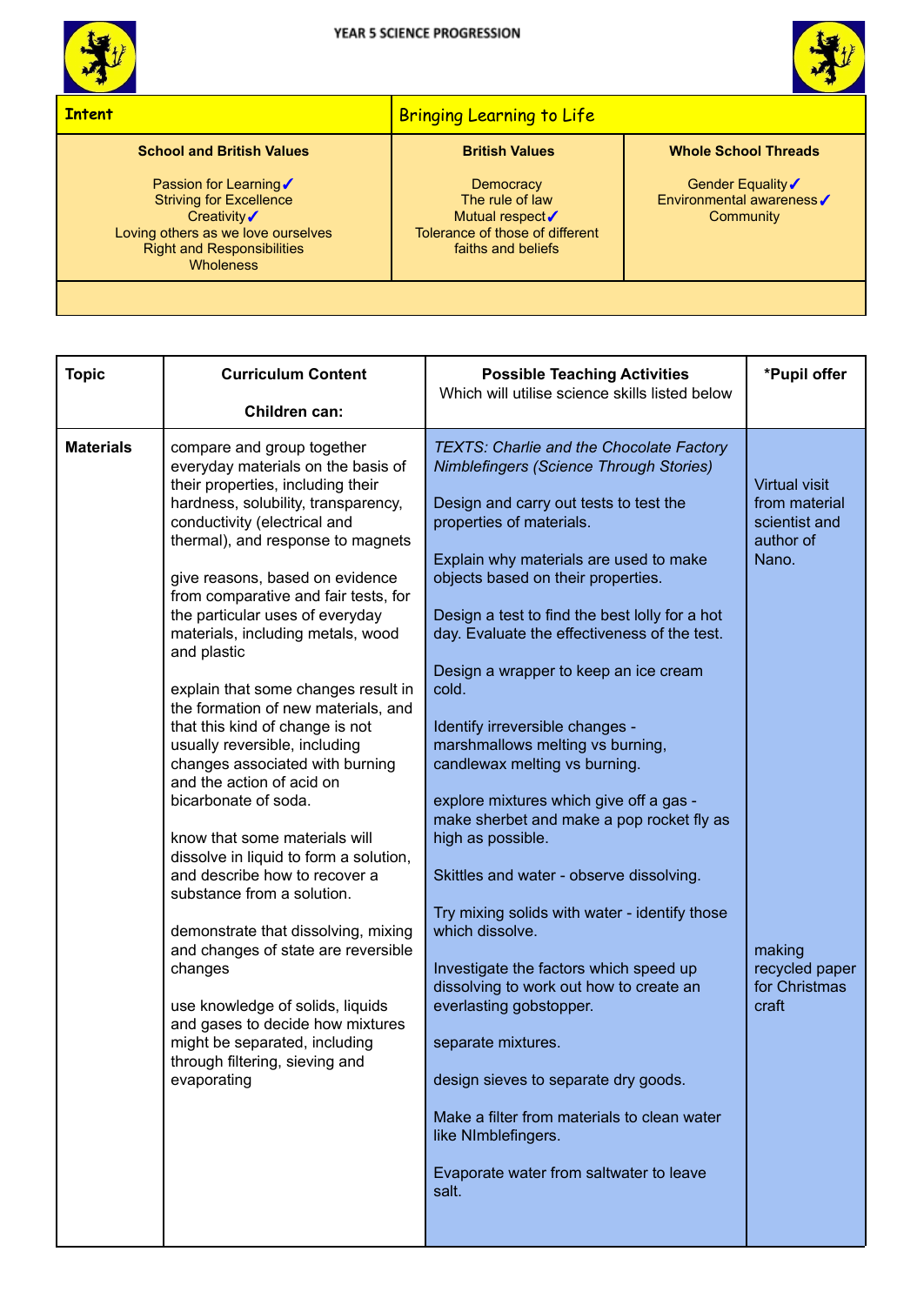| <b>Forces</b><br>Earth in<br><b>Space</b>                                          | explain that unsupported objects<br>fall towards the Earth because of<br>the force of gravity acting between<br>the Earth and the falling object<br>identify the effects of air resistance,<br>water resistance and friction, that<br>act between moving surfaces<br>recognise that some mechanisms,<br>including levers, pulleys and gears,<br>allow a smaller force to have a<br>greater effect.<br>describe the movement of the<br>Earth, and other planets, relative to<br>the Sun in the solar system | <b>TEXTS: The Mammoth Book of Science</b><br>Recap on forces by investigating spinners -<br>develop the process from Y3 by using a test<br>and a control.<br>Design and test parachutes.<br>Plot graph of time taken to reach the ground<br>and use the data to predict intermediate<br>values or extrapolate.<br>Weigh 100g masses in air and in water<br>using newton meters. Plot graphs and<br>calculate the upthrust. Compare to salt<br>water.<br>Draw forces diagrams.<br>Use spoons to make simple<br>levers/catapults.<br>Identify levers in everyday life.<br>Investigate the forces required to lift a<br>weight, with and without a pulley.<br><b>TEXTS:Planetarium</b> |                                            |  |
|------------------------------------------------------------------------------------|------------------------------------------------------------------------------------------------------------------------------------------------------------------------------------------------------------------------------------------------------------------------------------------------------------------------------------------------------------------------------------------------------------------------------------------------------------------------------------------------------------|-------------------------------------------------------------------------------------------------------------------------------------------------------------------------------------------------------------------------------------------------------------------------------------------------------------------------------------------------------------------------------------------------------------------------------------------------------------------------------------------------------------------------------------------------------------------------------------------------------------------------------------------------------------------------------------|--------------------------------------------|--|
|                                                                                    | describe the movement of the<br>Moon relative to the Earth                                                                                                                                                                                                                                                                                                                                                                                                                                                 | Model orbits and rotations - repeat many<br>times with physical actions.                                                                                                                                                                                                                                                                                                                                                                                                                                                                                                                                                                                                            |                                            |  |
|                                                                                    | describe the Sun, Earth and Moon<br>as approximately spherical bodies                                                                                                                                                                                                                                                                                                                                                                                                                                      | Model day and night and look at satellite<br>photos.                                                                                                                                                                                                                                                                                                                                                                                                                                                                                                                                                                                                                                | Visit to<br>Planetarium in                 |  |
|                                                                                    | use the idea of the Earth's rotation<br>to explain day and night and the<br>apparent movement of the sun<br>across the sky.                                                                                                                                                                                                                                                                                                                                                                                | Explain how we get day and night.<br>Measure changing shadows and link to the<br>rotation of the Earth.                                                                                                                                                                                                                                                                                                                                                                                                                                                                                                                                                                             | Bristol - we<br>the curious                |  |
|                                                                                    |                                                                                                                                                                                                                                                                                                                                                                                                                                                                                                            | Research the planets - make Top Trumps<br>and Fact File poster.                                                                                                                                                                                                                                                                                                                                                                                                                                                                                                                                                                                                                     |                                            |  |
|                                                                                    |                                                                                                                                                                                                                                                                                                                                                                                                                                                                                                            | Record the phases of the moon in a flick<br>book and demonstrate using the ping pong<br>ball hoop.                                                                                                                                                                                                                                                                                                                                                                                                                                                                                                                                                                                  |                                            |  |
| Living<br>things and<br>their<br>habitats<br><b>Animals</b><br>including<br>humans | describe the differences in the life<br>cycles of a mammal, an amphibian,<br>an insect and a bird<br>describe the life process of                                                                                                                                                                                                                                                                                                                                                                          | Compare lifecycle of bird and reptile.<br>Compare complete vs incomplete                                                                                                                                                                                                                                                                                                                                                                                                                                                                                                                                                                                                            |                                            |  |
|                                                                                    | reproduction in some plants and<br>animals.<br>describe the changes as humans<br>develop to old age.                                                                                                                                                                                                                                                                                                                                                                                                       | metamorphosis in insects.<br>Investigate the lifecycle of a flowering plant.<br><b>VIDEO: The Private Life of Plants</b>                                                                                                                                                                                                                                                                                                                                                                                                                                                                                                                                                            | Visit the<br>aquarium in<br><b>Bristol</b> |  |
|                                                                                    |                                                                                                                                                                                                                                                                                                                                                                                                                                                                                                            | <b>SONG: The Photosynthesis Song</b><br>Investigate the effect of<br>salt/sugar/sand/bicarb on the germination<br>and growth of bean seeds.                                                                                                                                                                                                                                                                                                                                                                                                                                                                                                                                         | Visit to Living<br>Rainforest              |  |
|                                                                                    |                                                                                                                                                                                                                                                                                                                                                                                                                                                                                                            | Observe chicks hatching in incubator and<br>care for the chicks.                                                                                                                                                                                                                                                                                                                                                                                                                                                                                                                                                                                                                    | Visit from<br>George<br><b>McGavin</b>     |  |